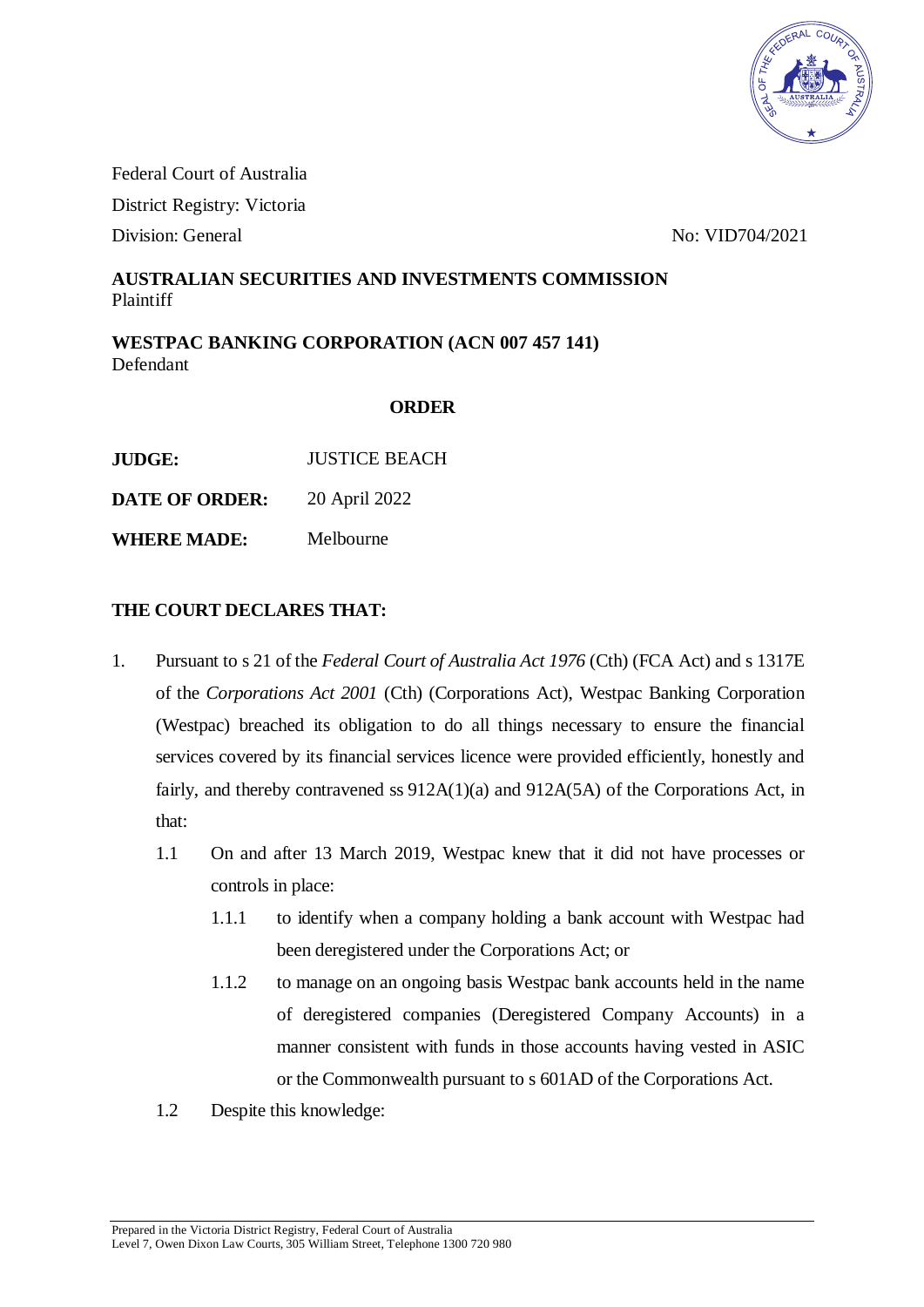

- 1.2.1 Westpac did not implement within its Westpac Institutional Bank division ongoing processes or controls to identify and manage Deregistered Company Accounts until, at the earliest, October 2019;
- 1.2.2 for all other divisions within Westpac:
	- 1.2.2.1 Westpac did not commence implementation of manual processes to identify and manage Deregistered Company Accounts until 27 October 2020;
	- 1.2.2.2 Westpac did not approve or provide adequate funding or resources to implement ongoing processes or controls to identify and manage Deregistered Company Accounts until October 2020; and
	- 1.2.2.3 Westpac did not implement ongoing processes or controls to identify and manage Deregistered Company Accounts until, at the earliest, 25 March 2021.
- 1.3 Further, between 13 March 2019 and 27 October 2020:
	- 1.3.1 Westpac did not place any blocks on withdrawals from approximately 4200 Deregistered Company Accounts which Westpac had identified in that period;
	- 1.3.2 Westpac staff removed withdrawal blocks from approximately 100 Deregistered Company Accounts which Westpac had previously identified; and
	- 1.3.3 Westpac did not have controls or adequate systems in place to prevent staff from removing blocks on withdrawals from Deregistered Company Accounts which had been identified and blocked.
- 1.4 Further:
	- 1.4.1 at all times after August 2019, Westpac knew that Deregistered Company Accounts for companies which had been deregistered before April 2017 remained open;
	- 1.4.2 however, Westpac did not take steps to manage or remediate those historical Deregistered Company Accounts, which totalled approximately 11,000 accounts, until, at the earliest, 25 March 2021.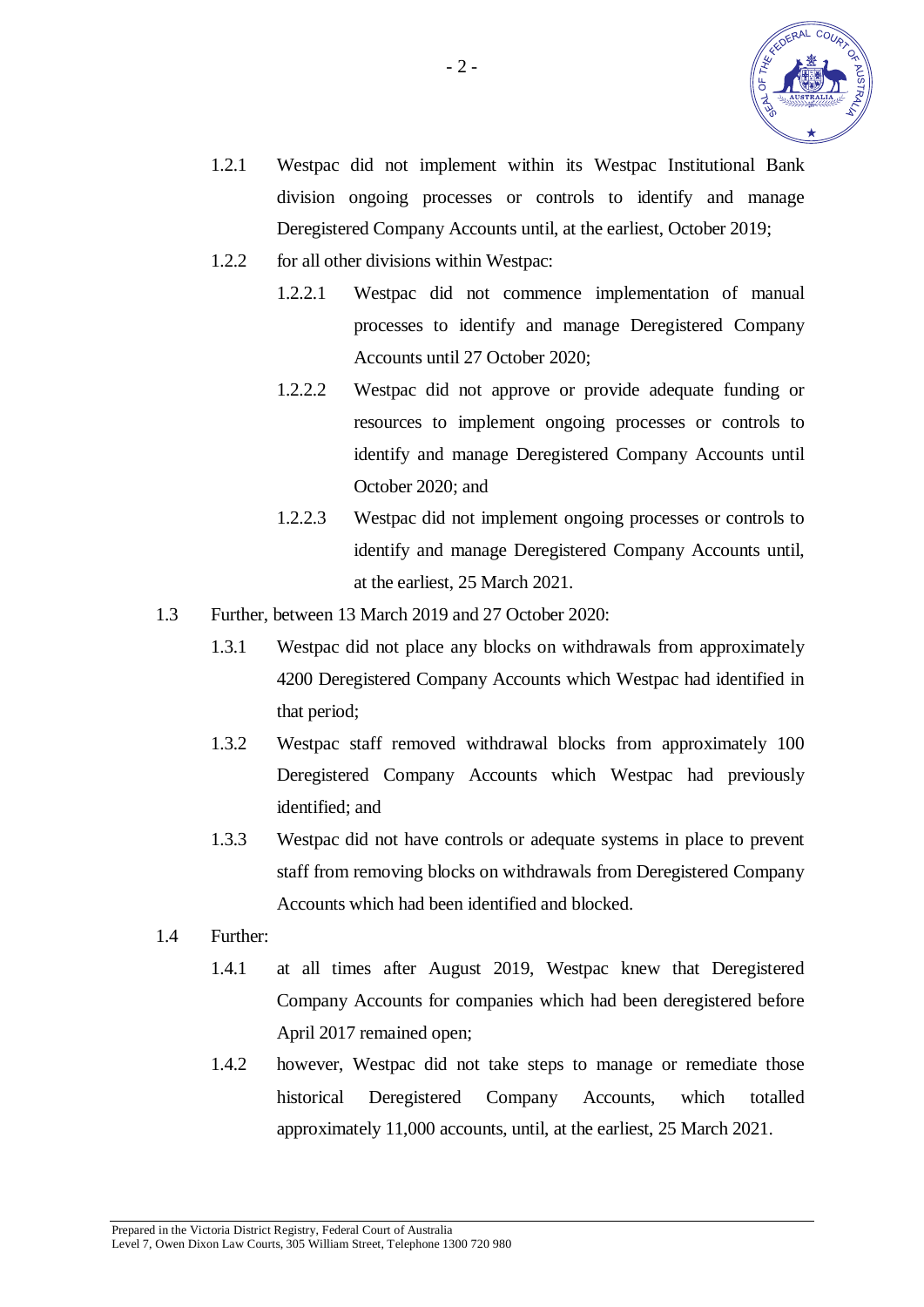

- 1.5 By the above conduct in paragraphs 1.2 to 1.4, approximately 21,000 Deregistered Company Accounts held with Westpac (both accounts identified and not identified by Westpac), remained open or were reopened, and transactions could be carried out on those accounts, which included funds from those accounts being received by persons authorised by Westpac to operate the accounts and third parties, in circumstances where those funds in fact vested in ASIC or the Commonwealth.
- 1.6 In respect of the Deregistered Company Accounts in paragraph 1.5, Westpac:
	- 1.6.1 received payment of fees, interest, overdraft and loan repayments from funds held in the Deregistered Company Accounts (both accounts identified and not identified by Westpac) and made use of the funds in those accounts in the course of its business, in circumstances where the funds had vested in ASIC or the Commonwealth; and
	- 1.6.2 did not remit to ASIC or the Commonwealth funds from those accounts which had vested in ASIC or the Commonwealth. The total vested funds that could be, and in some instances were, withdrawn and / or paid to third parties on the instructions of persons who had previously been authorised by the now deregistered company to operate the accounts rather than remitted to ASIC or the Commonwealth, is estimated at a total of:
		- 1.6.2.1 in respect of deregistered companies which remained deregistered:
			- 1.6.2.1.1 approximately \$35.5 million calculated at the date that the company was deregistered; and
			- 1.6.2.1.2 approximately \$44.2 million calculated at the date that the company was identified by Westpac as deregistered; and
		- 1.6.2.2 approximately \$41 million in respect of companies that were subsequently reinstated or are in the process of being reinstated.
- 1.7 Despite having previously told ASIC that it was implementing an ongoing control or process to deal with Deregistered Company Accounts, at all times on and after